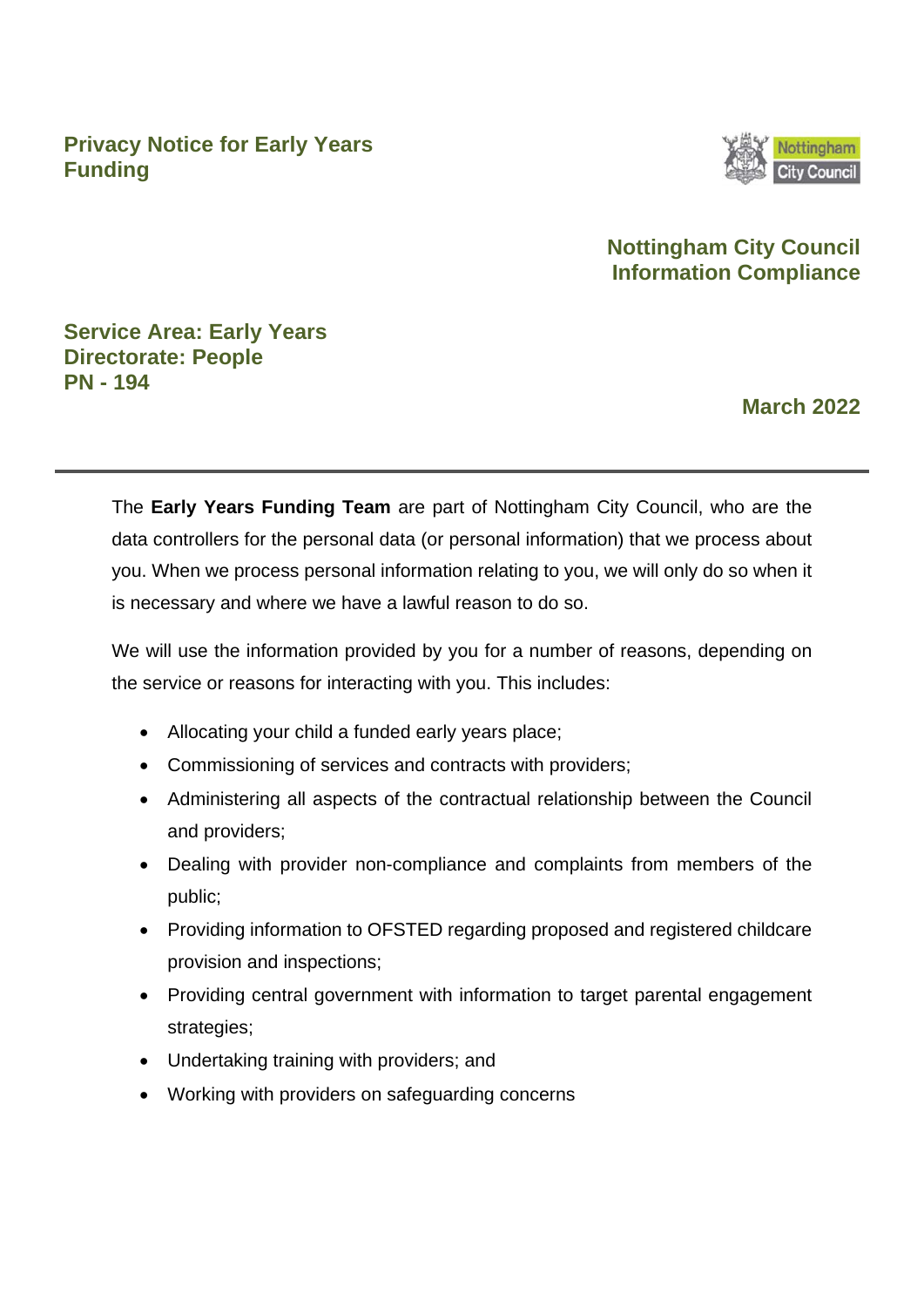

When we process your personal information, we will comply with data protection legislation and enable you to exercise your rights contained within the legislation.

### **What personal information will the Council process?**

The information that we collect about you to fulfil the purposes, objectives, or to deliver the services outlined above relates to:

#### If you are a parent or child:

- Name of child, and person with parental responsibility
- Address and contact details
- Date of Birth
- Gender
- Financial information
- Details of childcare provision
- National Insurance Number

#### If you are a provider

- Name
- Address
- Contact details

The information provided by you may include the following 'special categories of personal data':

- Race or Ethnic origin
- Religious beliefs
- Physical or mental health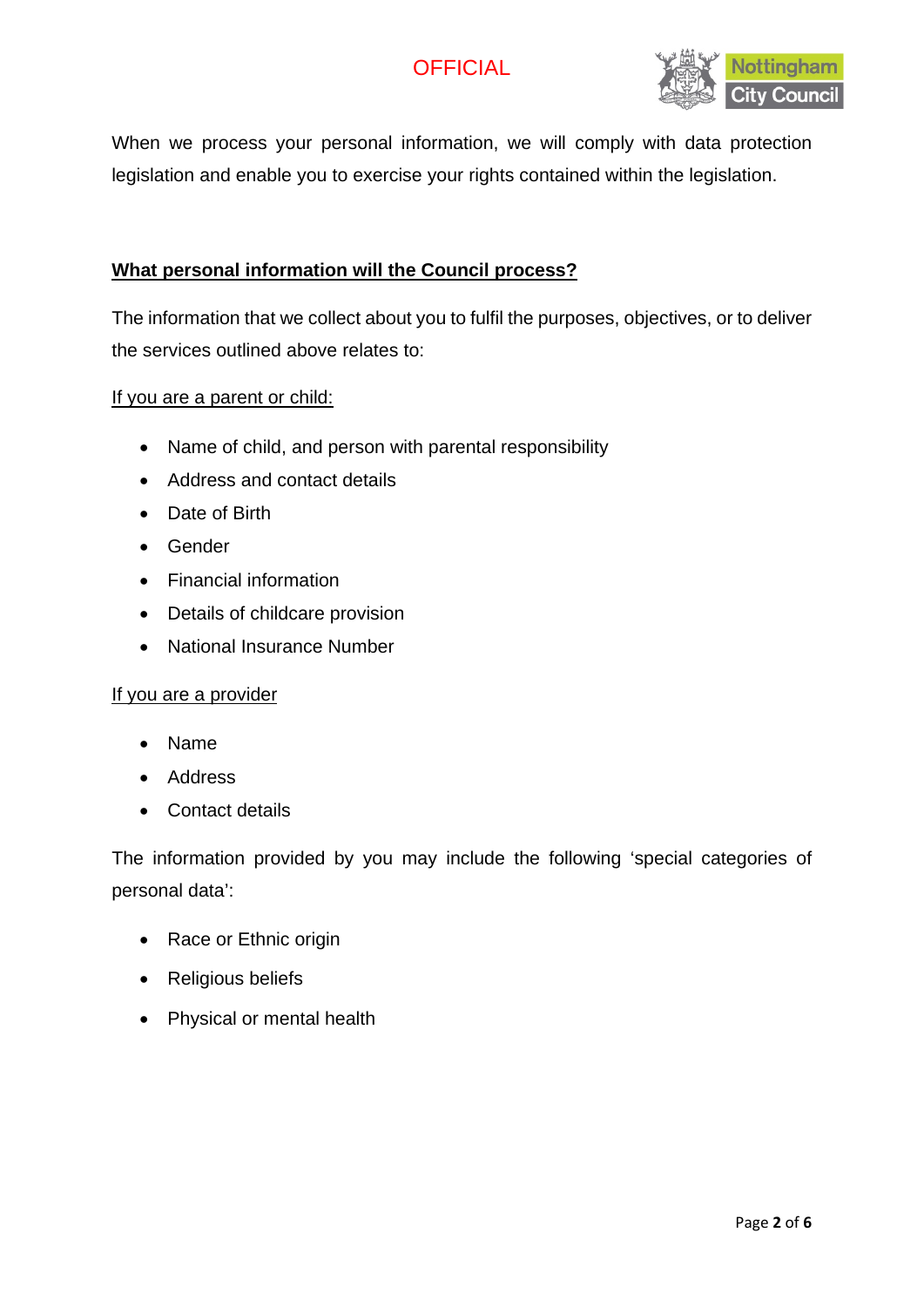

### **Lawful basis for processing**

The basis under which we use your personal information for these purposes is that this is:

- Necessary for the performance of a task carried out in the public interest by the Council or in the exercise of official authority vested in the Council;
- Necessary for compliance with a legal obligation to which the council is subject;
- Necessary for compliance with a contract to which the Council is subject.

Contract will be applicable when processing personal data in accordance with the contract between the provider and Council.

The public tasks and legal obligations are a result of the powers and duties contained in

- Sections 6, 7, 7A, 9A, 12 and 13 of the Childcare Act 2006;
- Section 2 the Childcare Act 2016;
- The Local Authority (Duty to Secure Early Years Provision Free of Charge) Regulations 2014;
- The Childcare (Early Years Provision Free of Charge) (Extended Entitlement) Regulations 2016; and
- Equality Act 2010

The team work within the following codes and guidance:

- Schools Admissions Code;
- Statutory Framework for the Early Years Foundation Stage; and
- Special Educational Needs and Disability Code of Practice 0 to 25 years 2015

The condition under which we process 'special categories of personal data' is that such use is **necessary for reasons of substantial public interest** and in accordance with the provisions of the UK General Data Protection Regulation and the Data Protection Act 2018.

The Council may also process and include personal data relating to criminal offences. The condition under which this information is processed is for **statutory reasons of**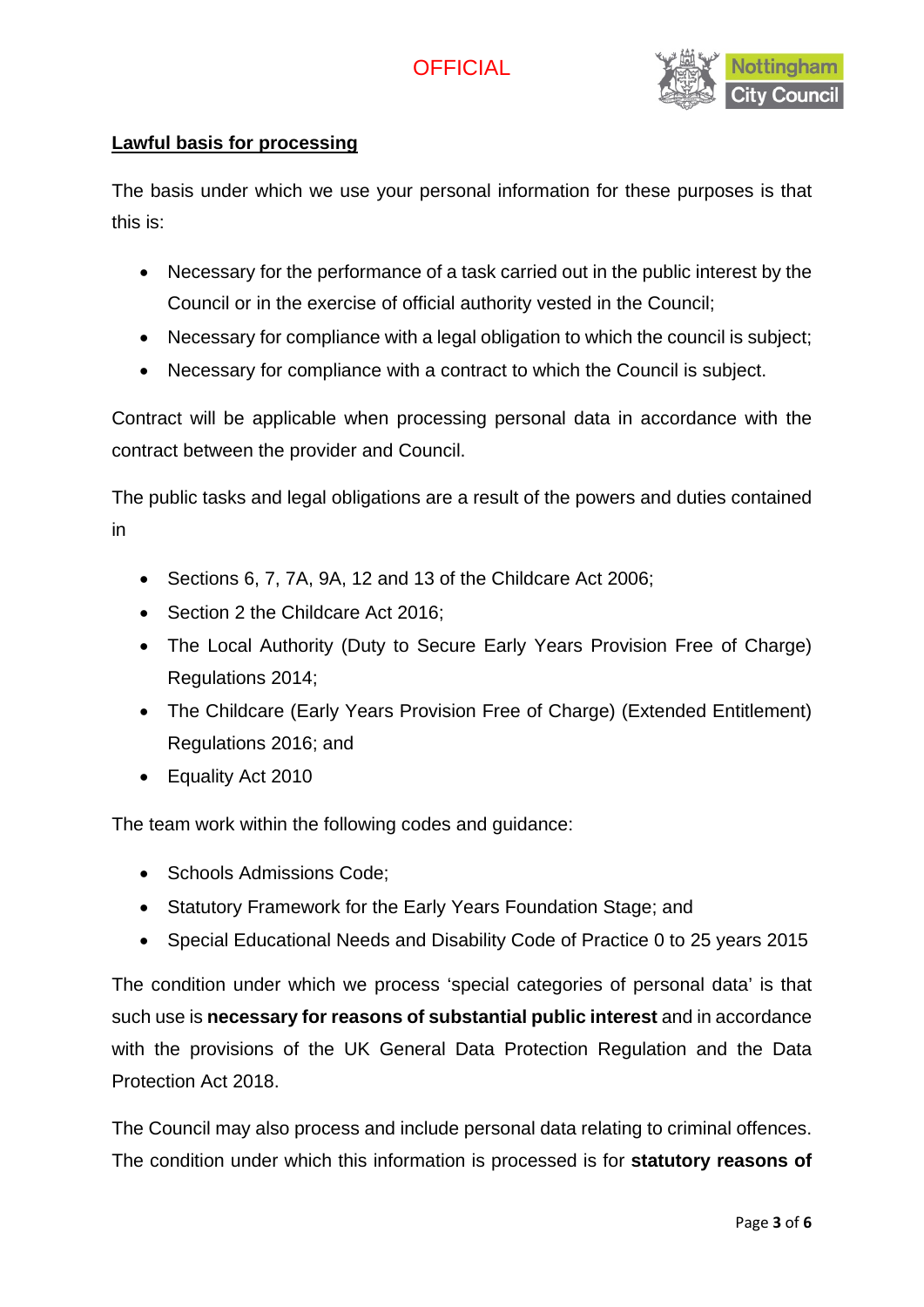

**substantial public interest for the prevention and detection of crime, the prevention of fraud and for safeguarding children and other individuals at risk.**

## **Will my information be shared with other organisations or used for other purposes?**

The Council will only share your personal information with other departments within the Council, and with other organisations when it is necessary to provide the services to you, and when we have a lawful reason to do so. The Council may also share your information when we are obliged to by law.

In relation to this service, the Council may share your personal information with:

- **The Childcare Provider**
- **Capita**
- **East Midlands Shared Services (EMSS)**
- **Department for Work and Pensions (DWP)**
- **Department for Education (DfE)**
- **Office for Standards in Education, Children's Services and Skills (OFSTED)**

The information provided by you may also be used for the purpose of any other function carried out by the Council. This may include sharing your information across the Council, or with external organisations. Information about these functions and the legal basis on which information is used for them can be found at <http://www.nottinghamcity.gov.uk/privacy-statement/>

The information will only be used for another purpose where it is lawful to do so.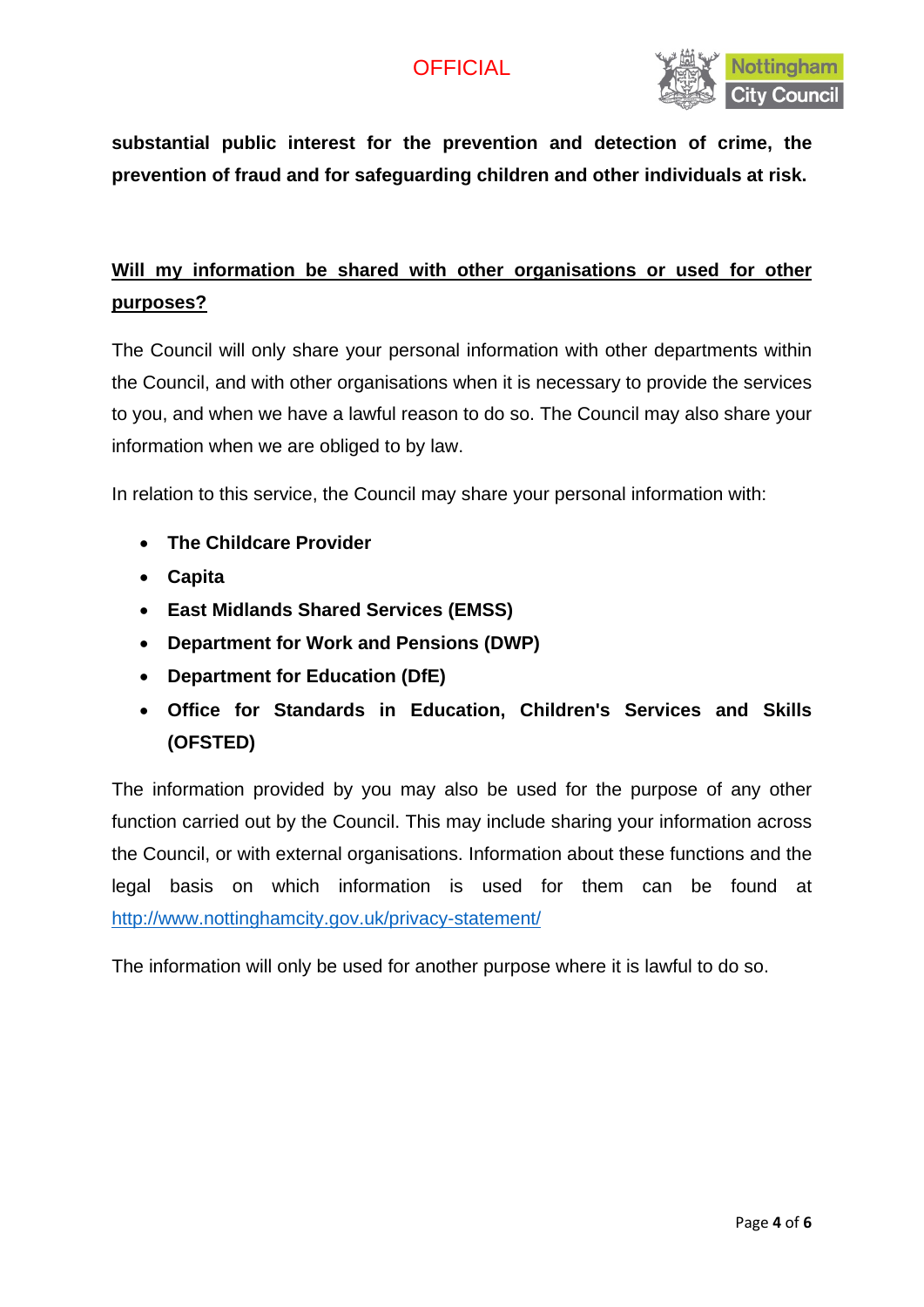

### **Do I have to provide the information?**

You **are not** obliged by statute to provide some of the information that is specified here. However, failure to provide information to us would mean that we could not fulfil our functions in offering your child a free place.

### **How long will the Council retain the data for?**

The information that you have provided will be kept for **6 years.** 

The Council publish an Information Asset Register (IAR), this will outline the retention periods for the personal data we process. You can find this IAR on our website <https://geoserver.nottinghamcity.gov.uk/information-asset-register/>

#### **Information Rights**

The UK General Data Protection Regulation provides for the following rights as prescribed by the legislation:

- A right to request a copy of your information
- A right to request rectification of inaccurate personal data
- A right to request erasure of your data known as 'the right to be forgotten'
- A right to in certain circumstances to request restriction of processing
- A right in certain circumstances to request portability of your data to another provider
- A right to object to processing of data in certain circumstances
- A right regarding automated decision making including profiling

However, Nottingham City Council can restrict the above rights in certain circumstances for example to avoid obstructing an investigation, avoid prejudicing the prevention, detection, investigation or prosecution of criminal penalties or to protect the rights and freedoms of others.